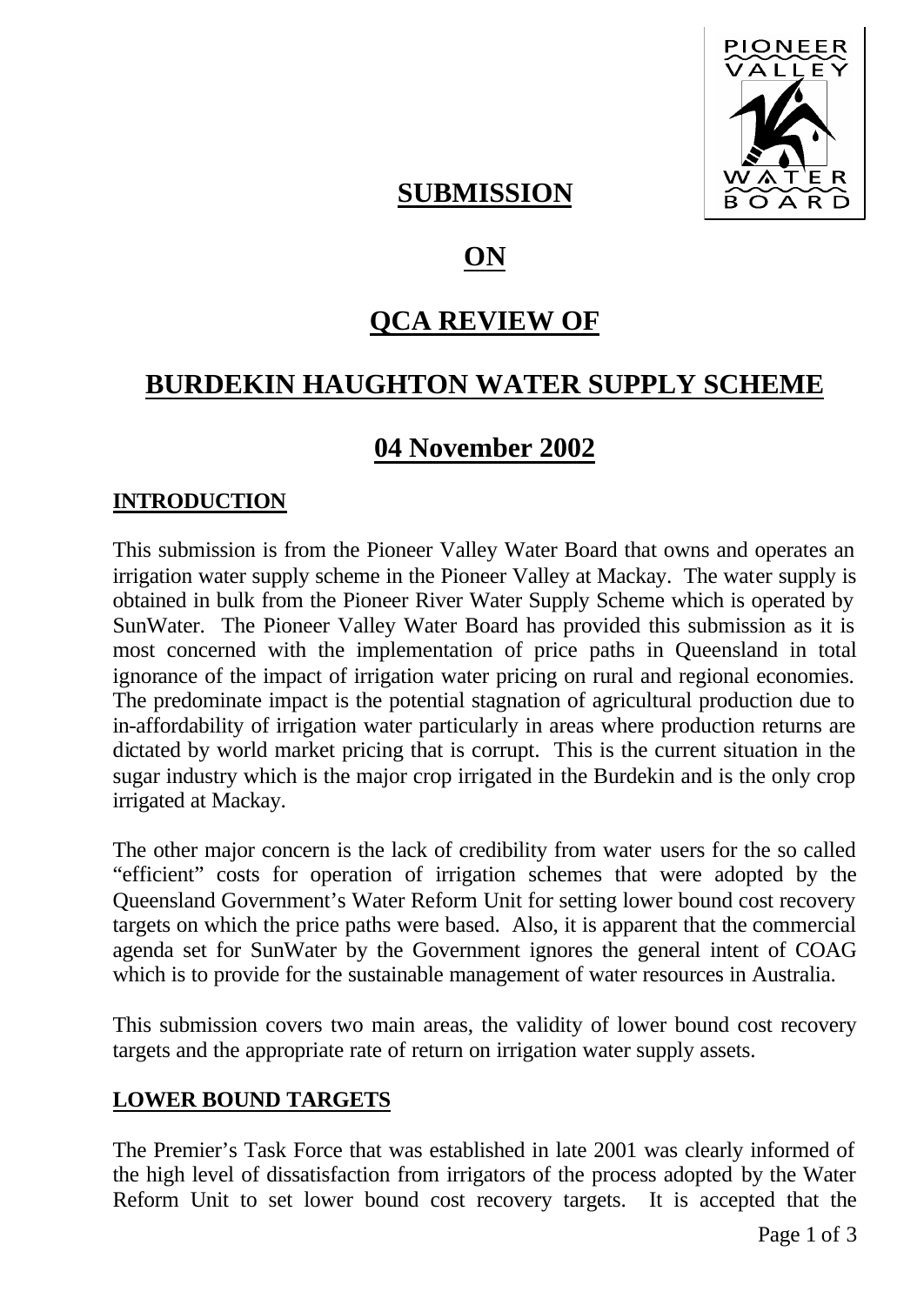consultation phase for the establishment of water pricing arrangements following the current price paths is now beginning and will hopefully take more notice of irrigator concerns than the previous exercise. However, the situation remains that much of the unrest over pricing is that the efficient costs used to set the lower bound targets are seriously flawed.



A further concern with the process of price path setting is the total refusal by both Government and SunWater to make available to water users the detailed cost data for schemes. With this approach from Government and the cost concerns above, there is little wonder that the situation with pricing in the Burdekin has developed.

SunWater recently announced that it has been able to achieve efficiency targets more quickly than had been anticipated by the WRU. This is not surprising when close examination of the efficient costs set (as outlined for the Pioneer) show them to be extremely generous to SunWater and very detrimental to users.

It is of serious concern that the Ministers' Direction for the QCA review of the Burdekin pricing did not permit review of the lower bound costs for the price path. It is quite apparent that, in a number of schemes not only the Burdekin, there is a rate of return included in the lower bound. Surely this approach has stepped well outside the guidelines set by COAG for water reform in Australia.

There is no prospect for the QCA analysis of the pricing issues in the Burdekin as presented in the draft report to be accepted by irrigators while there remains the concerns as expressed herein over the efficient cost targets that have been used as the basis for price paths.

#### **APPROPRIATE RATE OF RETURN**

Chapters 6 and 7 of the draft QCA Report provide an extensive coverage of the matter of rate of return on assets. Unfortunately, the discussions focuses more on the commercial agenda set by the Government for SunWater than it does on the real issue involved which is the future viability of irrigated agriculture in Queensland. It is a commercial given that entities must achieve a return on assets but, if this leads to